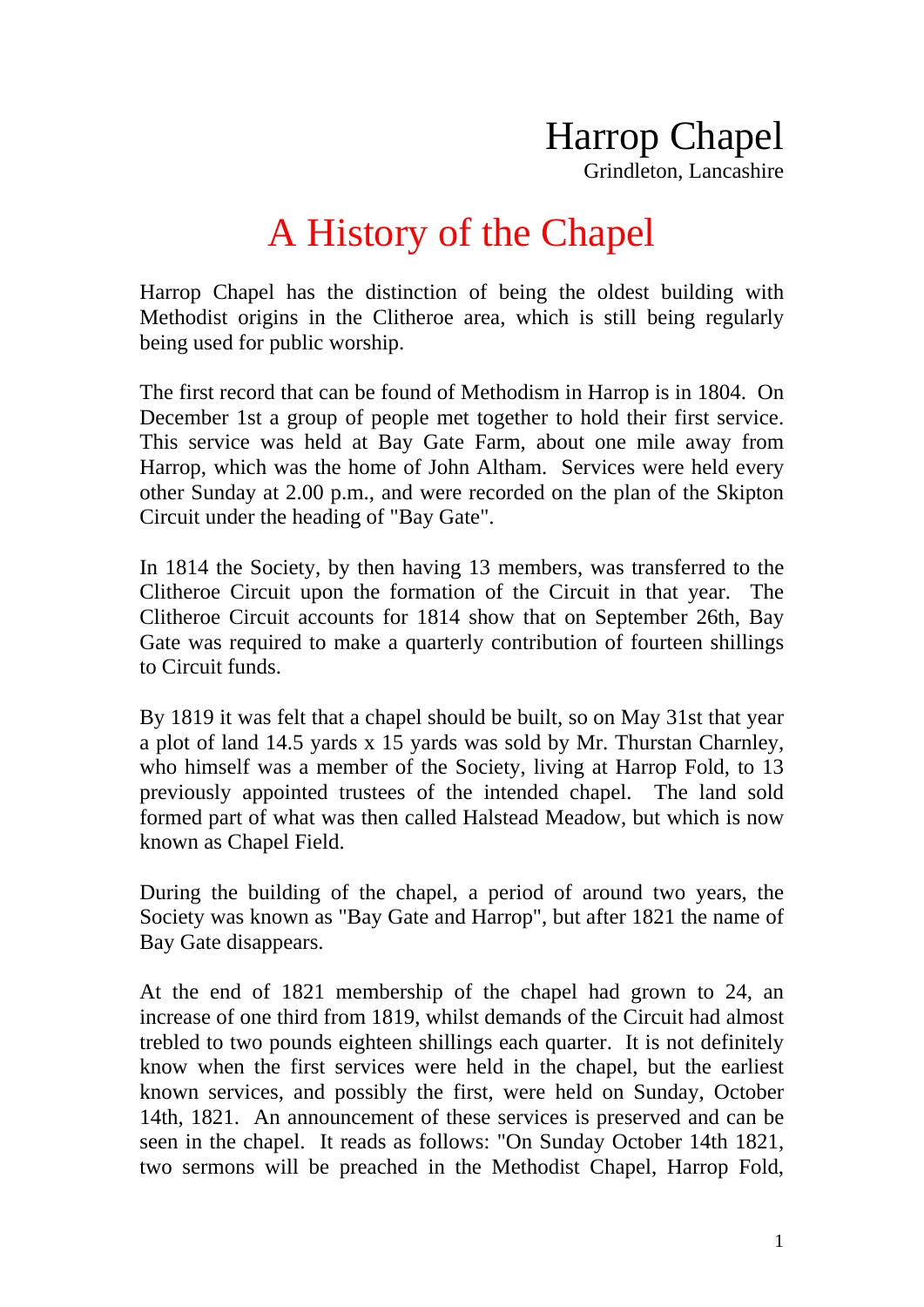Near Slaidburn, by Mr. Amos Learoyd, when collections will be made in support of the Sunday School. Services to begin at 2.00 pm and 7.00 pm".

Then follow six hymns, printed in full, none of which are well known today, which were sung during the day, three at the afternoon service and three at the evening service. At the foot, again quoting, it reads: "The committee of the school consider it necessary to adopt the mode now generally pursued on such occasions, of the receiving of silver from all who go into the gallery. To this they hope no objections will be raised as their sole design in the accommodation of the friends of the charity and the benefit of the children. NB. The receiving of silver is not intended to forego the collection."

By the year 1844 membership had decreased to 5 and the future of the chapel seemed uncertain. So much so, that on January 24th 1846, the land and the cottage adjoining the chapel was sold to Mr. Elijah Helm, the younger, a cotton manufacturer from Padiham. In 1881, on July 11th, the land and cottage was sold beck to the trustees at a cost to them of £18. Mr Helm never occupied the cottage.

About 1850 a Mr. James Lord moved into the cottage and in a very short time had opened a day school. Mr Lord was a local preacher and also taught in the Sunday School, the pupils learning to read and write as well as studying the Bible. Owing to the work of this great man the school, which he opened, became known amongst local people as "Lord's Academy". This continued until the opening of the school at Lane Ends in 1874. During the time of Mr. Lord membership gradually increased to 23.

Up to the year 1874 the bass fiddle and clarinet were the only musical instruments to be used in the chapel, but about this time a harmonium was acquired. In use now is a two manual electrically blown harmonium and also a piano.

The original trust formed in 1819 was renewed five times, in 1867,1896,1923,1958 and 1970.

Tea parties were held regularly until about the year 1930. These were great circuit events and were always well attended, community hymn singing being enjoyed by all. On old account book states that on June 21st 1924 a rally tea and supper was held when the proceeds amounted to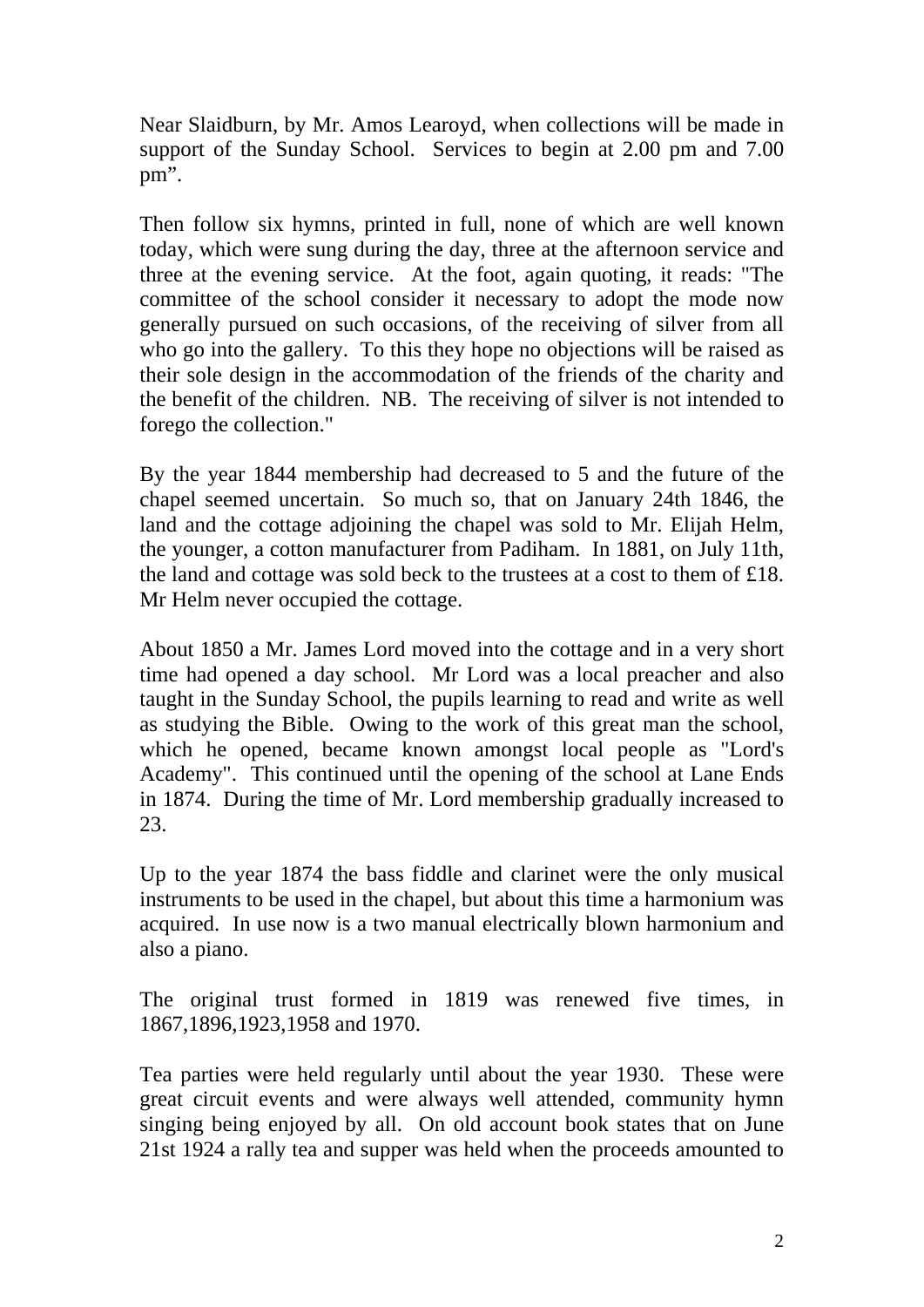£26 16s 3d., which was to be used to help eliminate a trust debt incurred in 1922 for new flooring and other repairs.

By the year 1960 the membership had decreased to 4 and there was a trust debt of about £20. There were fears that the chapel would have to be closed, but thanks to the effort of the small but loyal congregation money was raised and the crisis averted. The next few years saw much activity and growth. Membership rapidly increased to 16.

Candles, which were originally used to illuminate the chapel, were replaced by electricity, which was installed in 1961. Up to the present day an important source of heat is the open coal fire.

On May 31st 1969 a service of thanksgiving was held to commemorate the 150th anniversary of the acquisition of the land upon which the chapel was built. This was a very memorable occasion when the chapel was packed to capacity with extra seats in the aisle and many people standing on the stone steps to the gallery. About a further 20 people were unable to gain access to the chapel and they took part in the service from outside. The opening hymn of this service was one that was sung at a previous anniversary in October 1821. The tune being "Grosvenor"

 "Except the Lord conduct the plan, The best concerted schemes are vain, and never can succeed; We spend our wretched strength for naught; But if our works in thee be wrought, They shall be blest indeed".

Harrop Chapel was in constant use as a Methodist meeting place until 31st August 1996, when the property was acquired by a group of local trustees chosen from the existing congregation. Worship continued without a break throughout the period of transition. The building was then settled on a new trust deed, the main clause of which states that the property shall be used and enjoyed as a place for the worship, praise, teaching and expounding the Word of God as contained in Holy Scripture in the Old and New Testaments of the Bible, and that no other doctrine other than those of the Christian Faith shall be preached therein.

We are fortunate in having a building which is very versatile insomuch as it has a good fitted kitchen and also a bathroom and toilet. This enables us to make our premises available to groups from other churches that may wish to spend a few days here.